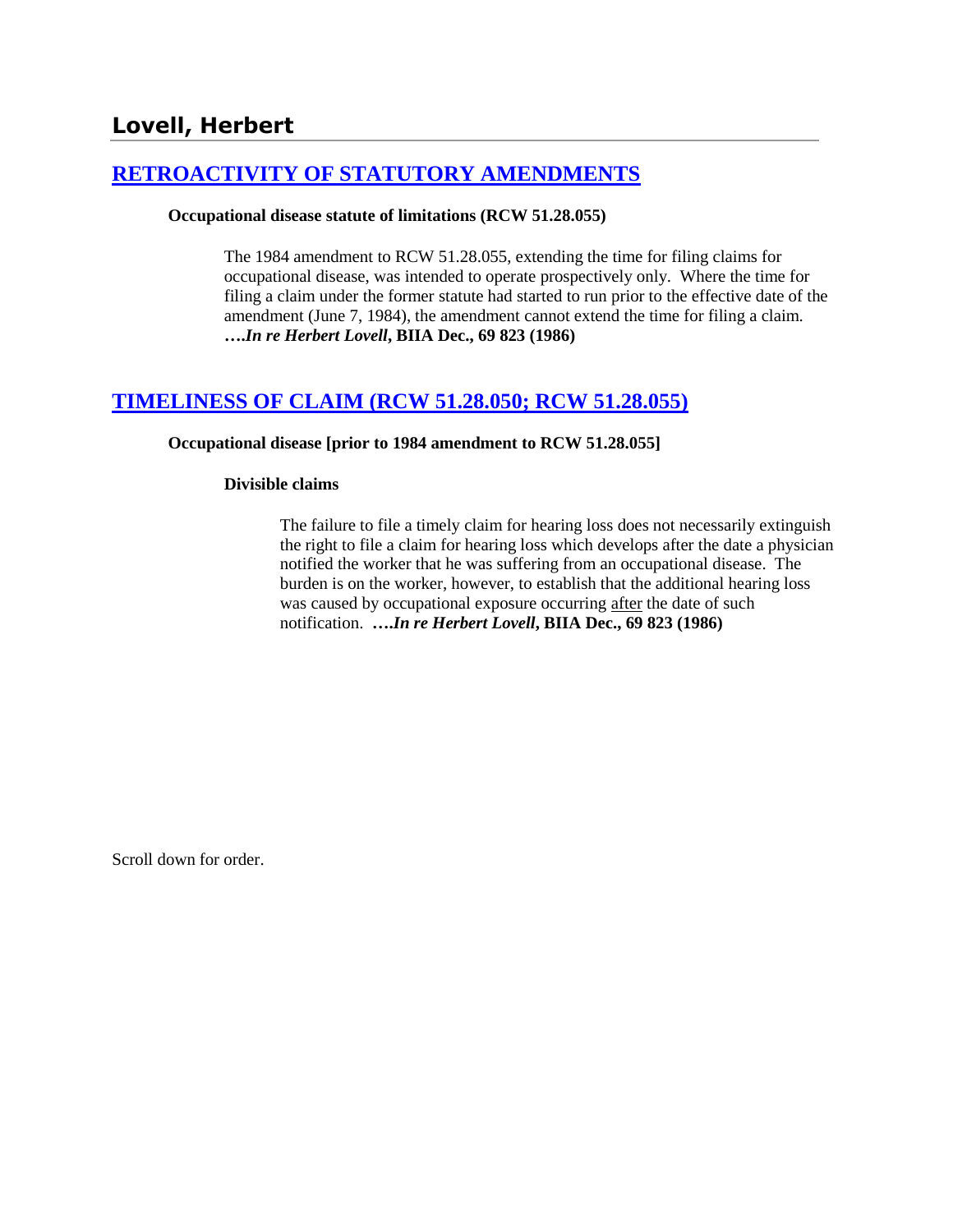### **BEFORE THE BOARD OF INDUSTRIAL INSURANCE APPEALS STATE OF WASHINGTON**

**)**

**) )**

**IN RE: HERBERT G. LOVELL ) DOCKET NO. 69,823**

**ORDER REMANDING APPEAL FOR FURTHER HEARING**

### **CLAIM NO. S-552252**

APPEARANCES:

Claimant, Herbert G. Lovell, by William H. Taylor

Self-insured Employer, Publishers Forest Products, by Roberts, Reinisch & Klor, per Steven R. Reinisch and Craig Staples

Department of Labor and Industries, by The Attorney General, per G. Bruce Clement, Assistant

This is an appeal filed by the self-insured employer on February 11, 1985 from an order of the Department of Labor and Industries dated January 15, 1985, which adhered to the provisions of a December 10, 1984 order closing the claim and ordering the self-insured employer to pay claimant a permanent partial disability award equal to 35.6% loss of hearing in both ears. **REMANDED TO THE HEARING PROCESS**.

## **DECISION**

Pursuant to RCW 51.52.104 and RCW 51.52.106, this matter is before the Board for review and decision on a timely Petitionfor Review filed by the claimant to a Proposed Decision and Order issued on April 30, 1986. The Department joined in the claimant's Petition for Review. The Proposed Decision and Order reversed the order of the Department dated January 15, 1985 and remanded the claim to the Department with directions to enter an order rejecting the claim on the ground that no claim was filed within one year following the date the worker had notice from a physician of the existence of his occupational disease.

The Board has reviewed the evidentiary rulings in the record of proceedings and finds that no prejudicial error was committed and said rulings are hereby affirmed. We are also in agreement with the Industrial Appeals Judge to this extent: We believe the claim for occupational disease is, at least in part, untimely. We conclude, however, that because of the peculiar nature of noise-induced hearing loss, the claim for occupational disease may not be completely extinguished. Pursuant to WAC 263-12-145(3), we are remanding this appeal to the hearing process for the

1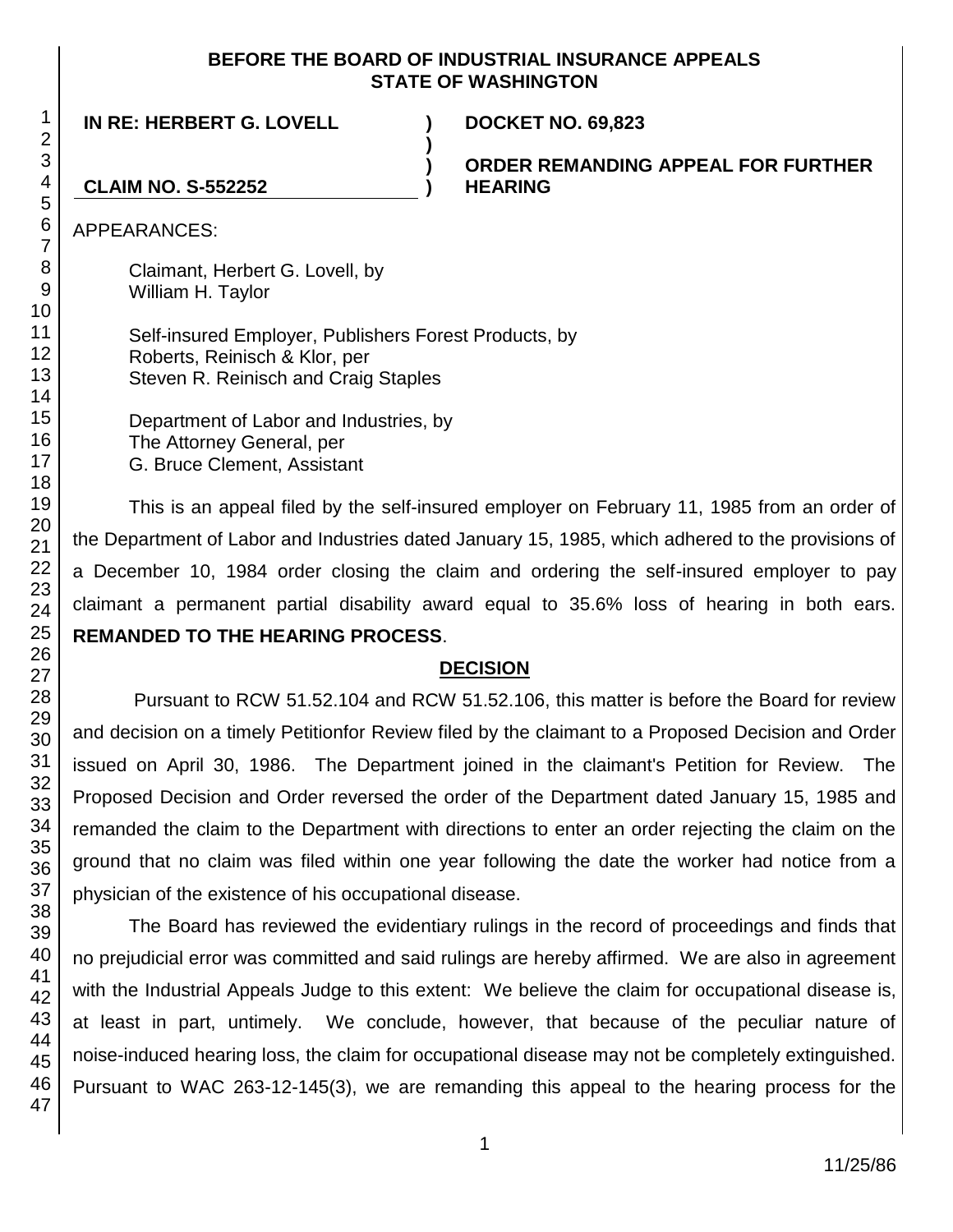purpose of taking additional evidence pursuant to this order, and issuing a further reviewable Proposed Decision and Order.

The original issue in this appeal was whether the Department of Labor and Industries in its State Fund capacity was responsible for a portion of the occupational hearing loss award made to the claimant. The claimant had been employed by Publishers Forest Products from 1958 through 1981. Publishers Forest Products became a self-insured employer on January 1, 1980. It was the employer's position that as a self-insured employer it should not be responsible for hearing loss incurred prior to the date it became self-insured.

In the course of the proceedings it became apparent that there was a genuine issue concerning the timeliness of the claim for occupational disease. Additional evidence was presented which focused on the issue of whether the claim was filed within the time prescribed by RCW 51.28.055. For our purposes, the evidence presented on this issue is adequately set forth in the Proposed Decision and Order.

In his Petition for Review, the claimant contends that the Industrial Appeals Judge was incorrect in finding that on June 26, 1975 the claimant was advised by a physician that he had an occupational hearing loss. We agree with the Industrial Appeals Judge's resolution of this factual issue. The claimant may have been mistaken as to the name of the doctor who advised him that he had a work-related hearing loss, but both the claimant's testimony and that of Dr.Whipple make it quite apparent that the claimant was advised on June 26, 1975 that he had a noise-induced hearing loss which was caused by his exposure to noise at Publishers Forest Products' mill.

At a hearing on July 22, 1985 the parties had stipulated that the claimant was entitled to the award which had been ordered by the Department. The claimant, who was then appearing pro se, was assured that his award was not at risk and that the only issue was whether the Department, rather than the self-insured employer, should be responsible for some or all of the award. In his Petition for Review the claimant maintains that the employer is estopped from raising a timeliness defense which effectively eliminates the claimant's right to receive the award. It is indeed unfortunate that the jurisdictional bar of RCW 51.28.055 was raised at such a late date. However, we cannot find that the employer is estopped from raising this defense.

The limitations contained in RCW 51.28.055 are jurisdictional and may be raised at any time. Gilbertson v. Department of Labor and Industries, 22 Wn. App. 813 (1979). A claimant may safely assume, when a statute of limitations defense is not raised, that he need not offer proof that a claim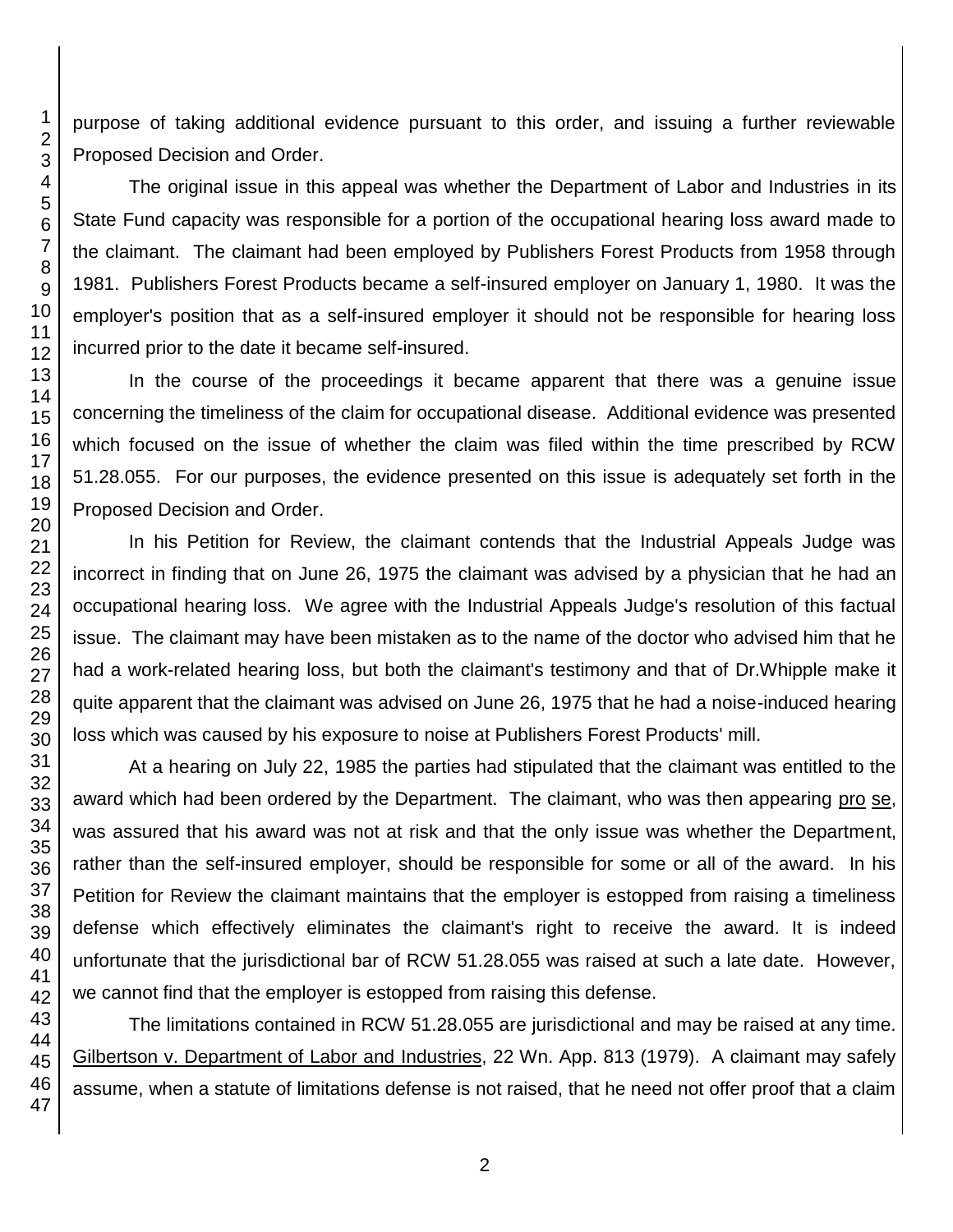was timely filed. "He is never free, however, from the risk that the evidence may show that the statute has run." Williams v. Department of Labor and Industries, 45 Wn. 2d 574, 576 (1954). The timeliness of a claim is a limitation on the right to receive compensation and neither the employer nor the Department have the power to waive a time limitation where it is shown that the right had already been extinguished by the failure to file a timely claim. Wheaton v. Department of Labor and Industries, 40 Wn. 2d 56 (1952). A claim not timely filed is void ab initio. The case of Seavey Hop Corp. v. Pollock, 20 Wn. 2d 337, 347-48 (1944), cited in the Petition for Review for the proposition that a party can waive a jurisdictional defense by stipulation,is simply not applicable to cases arising under the Industrial Insurance Act.

We are also in agreement with the Industrial Appeals Judge's analysis concerning the applicability of the 1984 amendments to RCW 51.28.055. 184 Laws, c. 159. Those amendments, effective June 7, 1984, imposed new obligations and duties upon both physicians and the Department. To us, the creation of such duties adds further support to the presumption that the amendments were to operate prospectively only. Therefore, to the extent the limitations period under RCW 51.28.055 had begun running prior to June 7, 1984, the new amendments would neither delay the running of the statute of limitations nor extend the period for filing a claim.

In failing to file a claim for occupational disease, the claimant has lost the right to receive workers' compensation benefits for any noise-induced hearing loss or disability caused by occupational exposure occurring on or prior to June 26, 1975. As of that date, the claimant did suffer from a hearing loss which was compensable and had been advised by a physician that this loss was occupational in its nature and causation. See Williams v. Department of Labor and Industries, 45 Wn. 2d 574, 575-576 (1954). It appears to us, however, that the failure of the claimant to file a claim at that point should not necessarily extinguish his right to file a claim for such occupational hearing loss as subsequently incurred.

The evidence in the record, while not completely clear, suggests that any increase in noise-induced hearing loss after June 26, 1975 would have been the result of additional occupational exposure which occurred subsequent to that date. The testimony of Dr. Voorhees implies a non-progressive character to noise-induced hearing loss. In response to a question concerning the stability of hearing loss over a period of time, he states:

> ". . . One can certainly say this about any change, that if a change did occur, it would not be on the basis of a noise- induced hearing loss because noise causes its damage at the time and that damage does not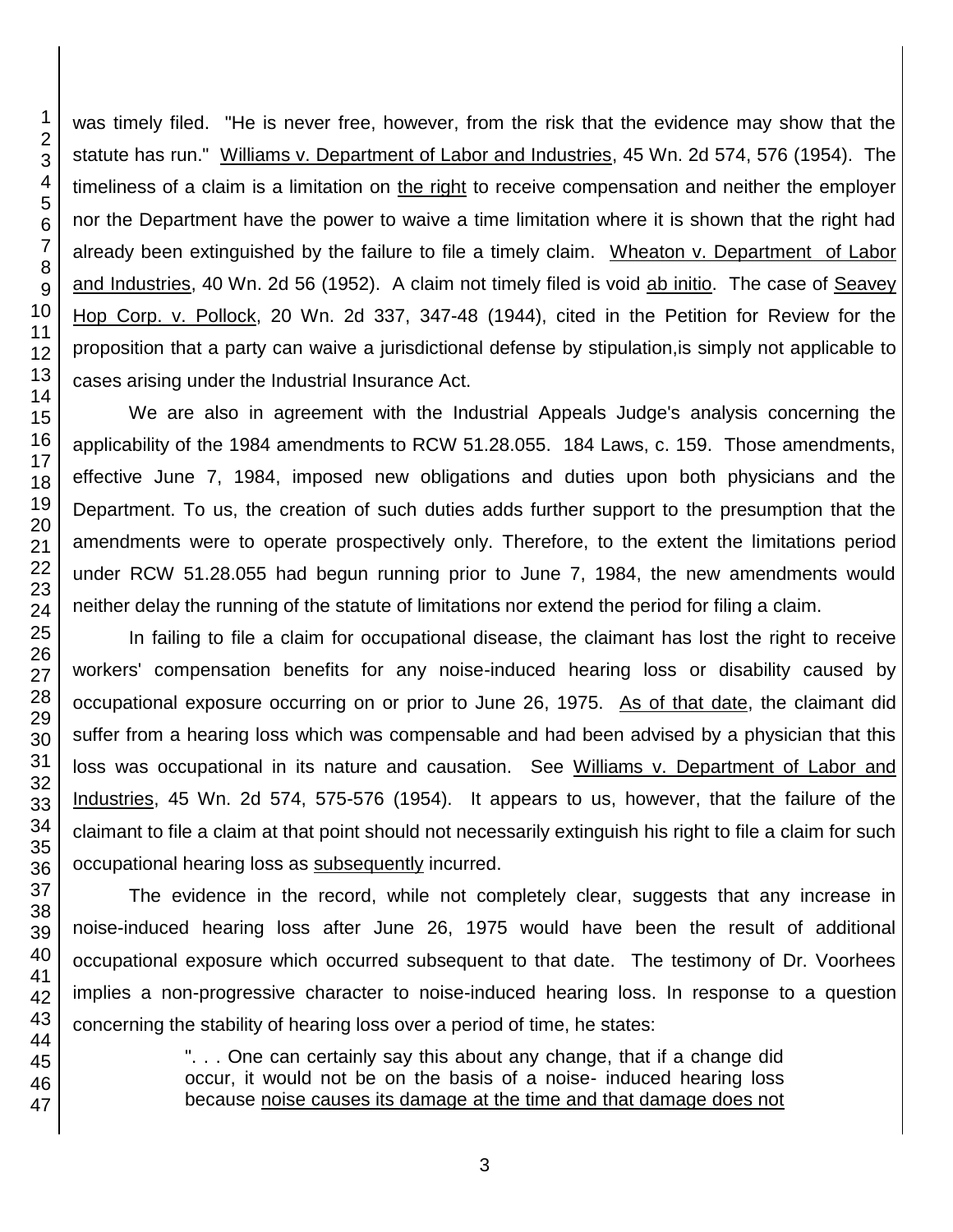continue after the exposure stops." (Voorhees, deposition, page 14, lines 15 to 19). (Emphasis added)

If further evidence reveals that any increase in hearing loss which the claimant incurred subsequent to June 26, 1975 was the result only of occupational exposure occurring subsequent to that date, we believe the claim for benefits is valid, but only to the extent of such increase in hearing loss.

We are not suggesting that any increase in disability found subsequent to June 26, 1975 should necessarily be compensable. To the extent such disability was in fact the result of pre-1975 exposure, it would not be compensable. If, on the other hand, the claimant is found to have some hearing loss as a result of exposure which had yet to occur as of June 26, 1975, we find it difficult to find that his claim for such disability is time-barred. We do not think the limitations of RCW 51.28.055 were designed to forever bar any future claim for noise-induced hearing loss caused exclusively by occupational exposure which had not even taken place as of the date the worker was initially advised by a physician that he suffered from some occupational hearing loss.

We recognize that the procedure we have outlined effectively creates two claims for what may technically be considered but one disease. Yet, where a worker who has sustained a hearing loss as a result of occupational exposure continues to be exposed to injurious occupational noise, the likelihood, indeed the necessity, of multiple claims becomes evident. For example, had the claimant worked for one employer up to 1975 and timely filed a claim for the hearing loss resulting from such exposure, he would have most likely received a disability award and his claim would have been closed. If he continued working in an environment which subjected him to further injurious noise, it would be likely that he would incur additional hearing loss or disability. If, however, the post-1975 employment was with a second employer, we doubt whether the claimant, upon learning of his increased hearing loss, would be able to successfully pursue a reopening application for aggravation of condition with the first employer. To be successful on such a claim, it would be necessary for the claimant to prove that his increased disability was caused by the original exposure with the first employer. If the nature of noise- induced hearing loss is as suggested by the record before us, we believe such a claimant would be unsuccessful in the application to reopen the claim. The subsequent impairment would most likely be due to this subsequent exposure and the worker's proper remedy would be to file a second claim for occupational disease, for such subsequent impairment.